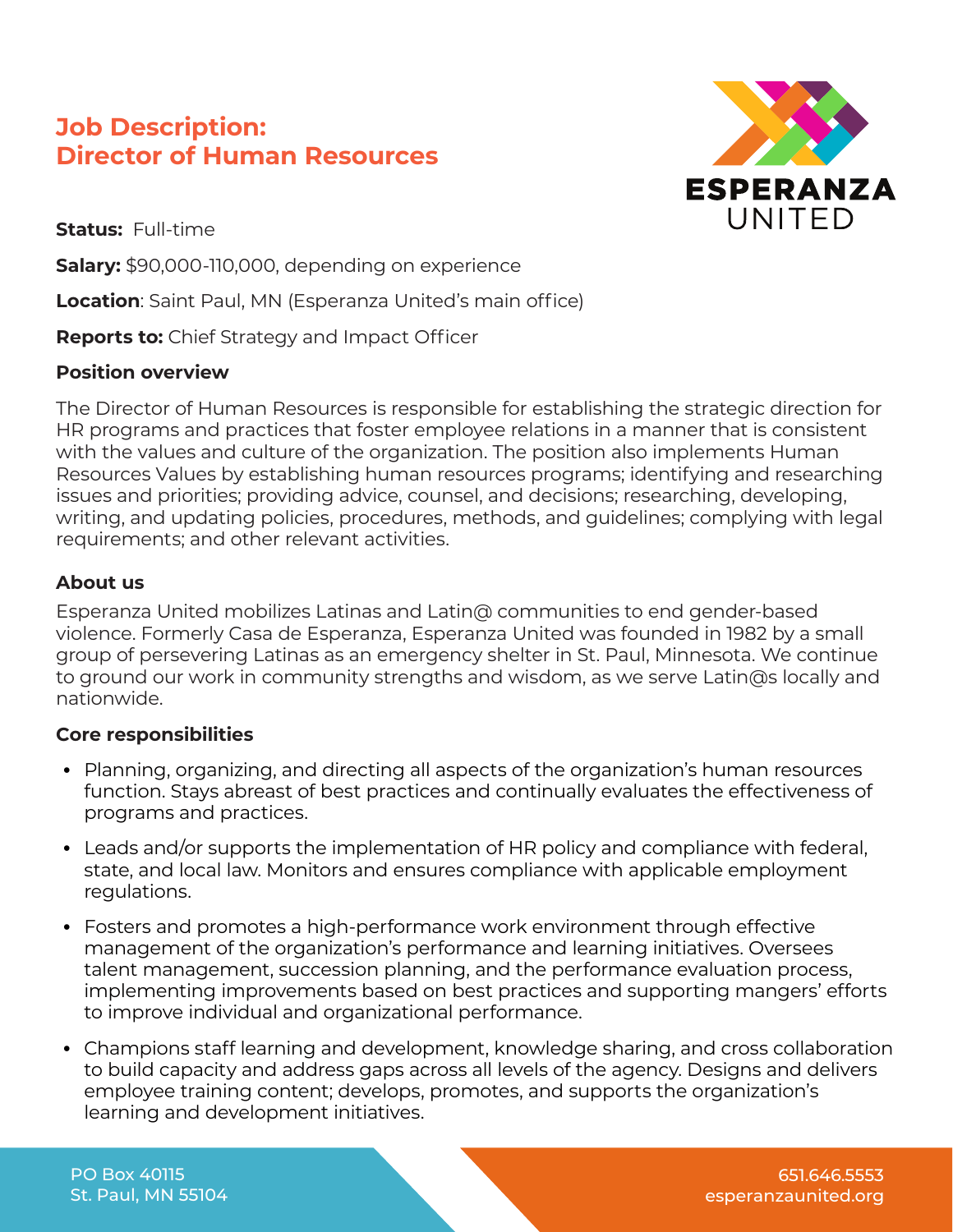- **•** Oversees the benefit review process and administers the organization's benefit plans. Monitors the organization's compliance with Worker's Compensation, FMLA, ADA, ACA, and all other applicable laws/regulations. Develops communication strategies and related messaging to support benefit and compensation plan philosophies.
- **•** Oversees all aspects of the employee recruitment process, including ensuring accurate job descriptions, internal postings, external recruitment plans, compensation decisions, and new employee orientation and onboarding.
- **•** Provides guidance and/or handles employee relations matters and coaching/counseling initiatives to mitigate organizational risk and exposure. Facilitates employee disciplinary actions and oversees the employee separation process, including tracking and monitoring exit and retention data to identify trends requiring response or changes in the organization's policy and/or practice.
- **•** Directs human resources organizational strategies by contributing information, analysis, and recommendations to strategic thinking and direction. Establishes human resources objectives in line with organization goals.
- **•** Manages human resources vendor relationships and contracts.
- **•** Protects organization value by keeping information confidential, cautioning others regarding potential breaches.
- **•** Improves human resources management job knowledge by attending educational workshops, reviewing professional publications, establishing personal networks, benchmarking state-of-the-art practices, and participating in professional societies.
- **•** Integrates the philosophy, values, and mission of Esperanza United into all aspects of their work.
- **•** Models leadership to sustain a positive work environment that embodies Latin@ cultural strengths, interdependence, and communalism.
- **•** Actively participates in team meetings, workgroups, and organization-wide initiatives, for example, our anti-racism efforts.
- **•** Performs other such duties as assigned within the scope of the position and program description, as well as those reflective of their experience, education, and ability.

## **Qualifications**

- **•** Education, experience, certifications
	- **›** Bachelor's degree or equivalent in Human Resources, Business, or related field.
	- **›** Minimum of 5-7 years progressive Human Resources management experience, including supervisory and senior leadership experience.
	- **›** SPHR or SPHR-SCP Certification strongly preferred.
	- **›** Nonprofit experience strongly preferred.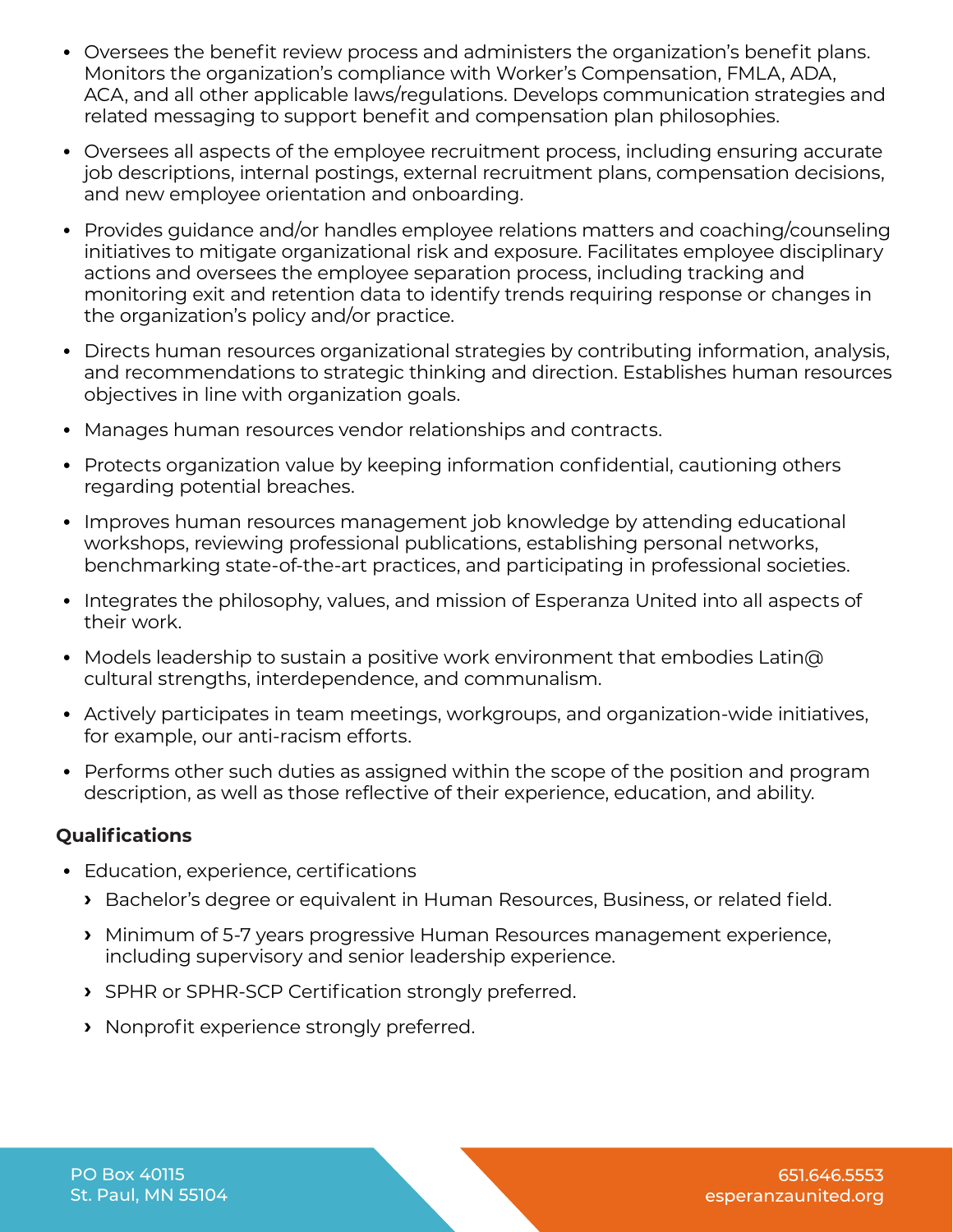- **•** Skills
	- **›** Up-to-date knowledge of human resources issues, including employment law developments and current HR best practices.
	- **›** Knowledgeable about nonprofit management principles involved in strategic planning, resource allocation, human resources modeling, leadership technique, and coordination of people and resources.
	- **›** Knowledgeable about principles and procedures to successfully implement and lead personnel recruitment, selection, training, strategic development and implementation of compensation and benefits plans, employee relations and negotiation, and personnel information systems.
	- **›** Ability to effectively coach employees and management through complex, difficult, and emotional issues.
	- **›** Ability to make recommendations to effectively resolve problems or issues by using judgment that is in line with standards, practices, policies, procedures, regulations and/or government law.
	- **›** Ability to organize and prioritize work.
	- **›** Ability to use logic to analyze or identify underlying principles, reasons, or facts associated with information or data to draw conclusions.
	- **›** Ability to identify developmental needs of others and coach, mentor, or otherwise help them to improve their knowledge, skills, and abilities.
	- **›** Experience developing and administering HRIS system.
	- **›** Ability to deal with people in a manner which shows sensitivity, tact, and professionalism.
	- **›** Ability to communicate ideas and information clearly, concisely, and effectively both in writing and verbally. Ability to listen to,and understand information and ideas as presented verbally and in writing.
	- **›** Bilingual Spanish/English strongly preferred.
	- **›** Knowledgeable about the lived realities of Latin@ communities and gender-based violence preferred.
	- **›** Understanding of vicarious trauma and the impact it has on employees and the organization.

## **Work environment**

Esperanza United strives for diverse, equitable, and inclusive work environment and does not discriminate on the basis of race, color, religion, creed, national origin, sex, age, (dis) ability, marital status, sexual orientation, gender identity, language, place of residence, political affiliation, veteran status, status regard to public assistance, or any other class protected by local, state, or federal law.